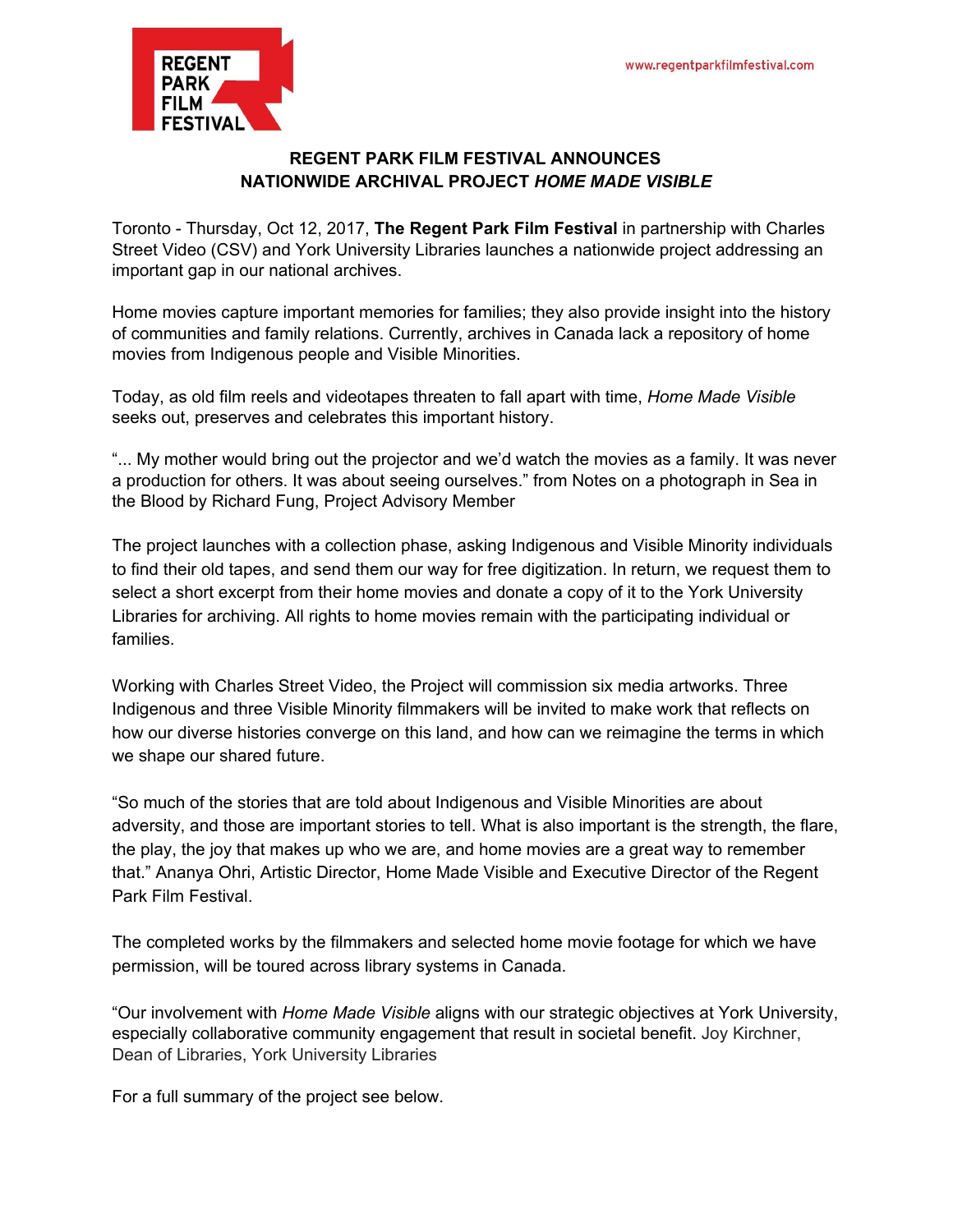

This is one of the 200 exceptional projects funded through the Canada Council for the Arts' New Chapter program. With this \$35M investment, the Council supports the creation and sharing of the arts in communities across Canada.

Ce projet est l'un des 200 projets exceptionnels soutenus par le programme Nouveau chapitre du Conseil des arts du Canada. Avec cet investissement 35 M\$, le Conseil des arts appuie la création et le partage des arts au cœur de nos vies et dans l'ensemble du Canada.

### **[www.HomeMadeVisible.ca](http://www.homemadevisible.ca/)**

### **PARTNERS**

Charles Street Video, **Technical and Commissioning Partner** York University Libraries, **Archival Partner**

#### **ADVISORY**

Michèle Pearson Clarke Richard Fung Stephen Gong Teresa M. Ho Ambreen Siddiqui Ariel Smith Deanna Wong Wanda Vanderstoop Indu Vashist

**Home Made Visible** The Canadian archives are lacking in home movie footage from families of colour. Home Made Visible works to preserve the personal history of Indigenous and Visible Minority communities and to explore how archives have the power to shape who we become and how we relate to one another.

**Regent Park Film Festival** Toronto's only free community film festival. In addition to the annual film festival and Under the Stars: Movies in the park we host year-round film screenings, school programs and workshops, all at no cost.

**Charles Street Video** (CSV) is a non-profit production organization established in 1981 to help support media artists. They provide affordable access to equipment and post-production editing facilities for creating videos, films, installations and other media art forms. They regularly offer